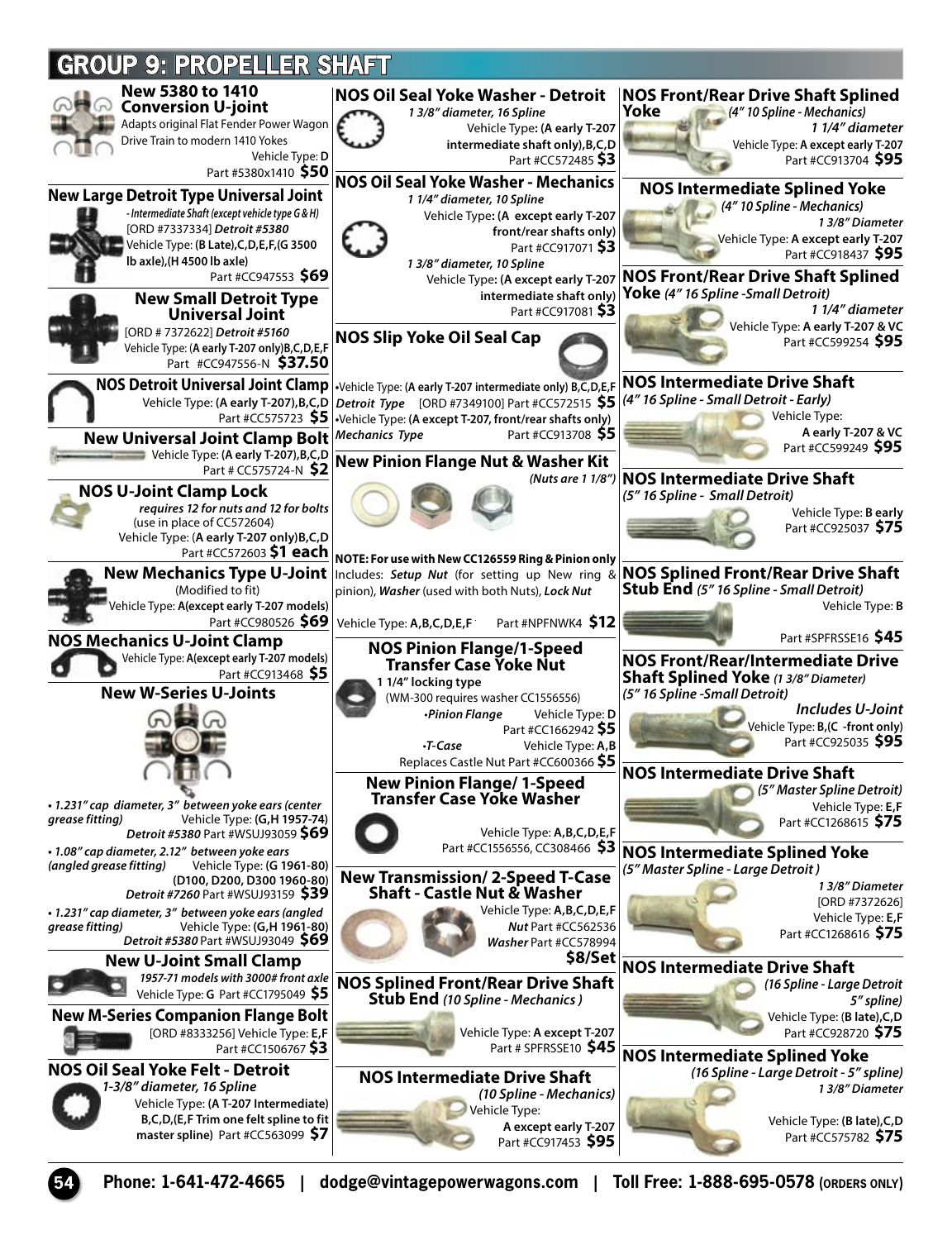## **GROUP 9: PROPELLER SHAF**



## **Quick Tip 10: Proper Drive Shaft Installation I am hearing a clunking noise coming from the drive shaft area -- what could this be?**

One of the most commonly made mistakes in reinstalling drive shafts is having them out of

phase. If you are having trouble with "clunking" U-joints, or Ujoints wearing out quickly, be sure you check your shafts for this problem. The figure below shows a typical cross section of a prop shaft with universal joints. Note the alignment arrows on the splined yoke and the tubular prop shaft. When the arrows are not aligned, the splined yoke can be slipped over the prop shaft in any position so that the U-joints are not in alignment (or the same position), this creates a problem where the joints are working against each other.

The splined yoke can only be correct in 2 positions, (180 degrees) from each other. When reinstalling your prop shaft make sure that your pinion flange and transfer case flange (in the case of front and rear drive shafts) are in the same position. If the position is 90 degrees difference between the two, the end result will be U-joints "clunking". Because of a build up of grease on your shafts, you may not be able to see the alignment arrows. If you remove the splined yoke from the shaft, make sure that when it is reassembled, the U-joint ends of the splined yoke and prop shaft are in the same position.